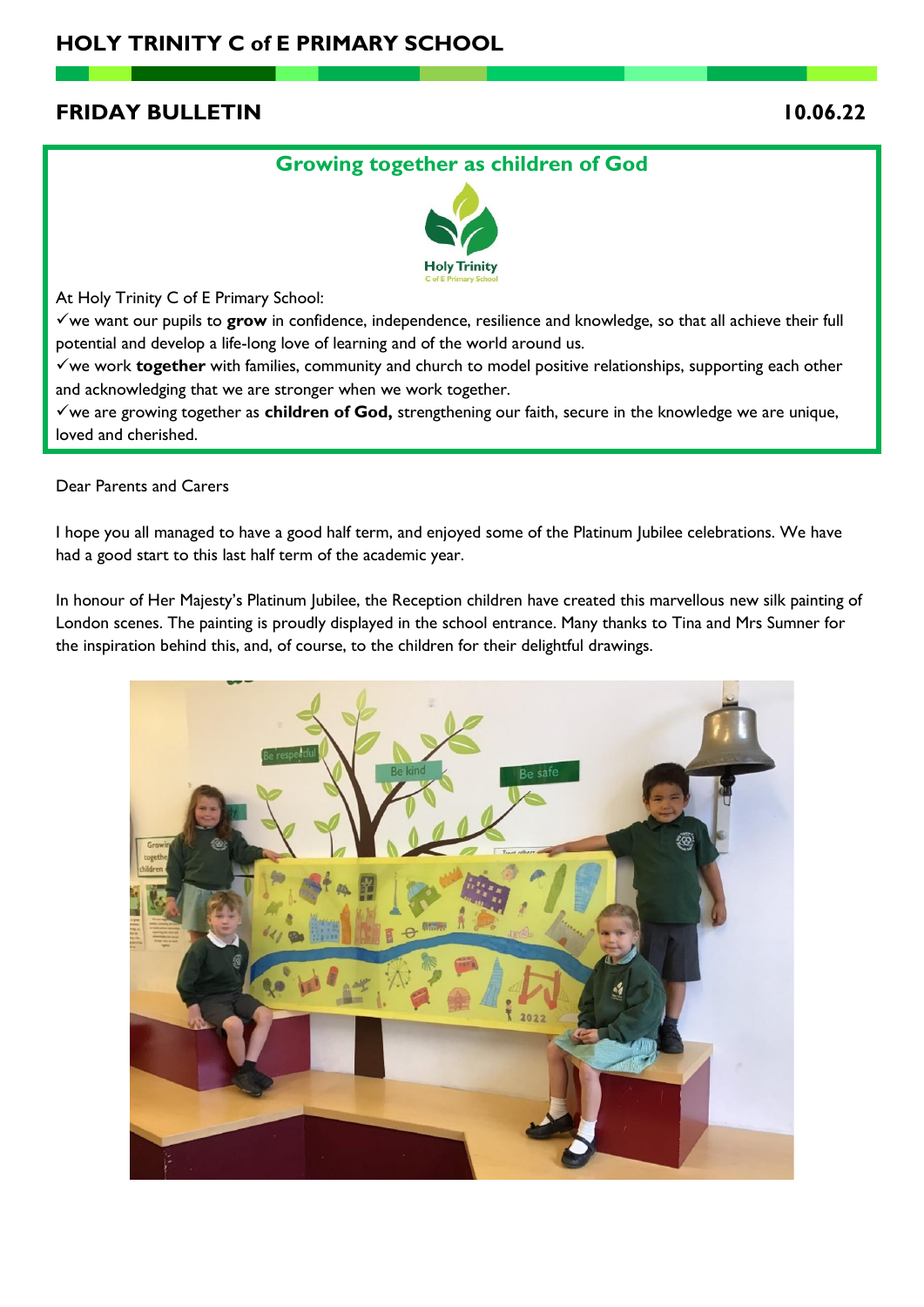

Year 3 enjoyed an Oliver Twist workshop just before half term. The Oliver Twist workshop followed the journey of Oliver Twist through the story. The children acted out different characters such as The Artful Dodger, Fagin, Oliver and Bill Sykes; they discovered what it would be like to be one of Fagin's gang; and visited different locations including the workhouse, the undertakers, London and Mr Brownlow's house.



In groups of four, 6T recreated The Great Wave by artist Hokusai. In our groups, we each took responsibility for a different quarter of the art work and each used a different medium (paint, collage, pencil or crayon). We then placed them together to form the entire piece.

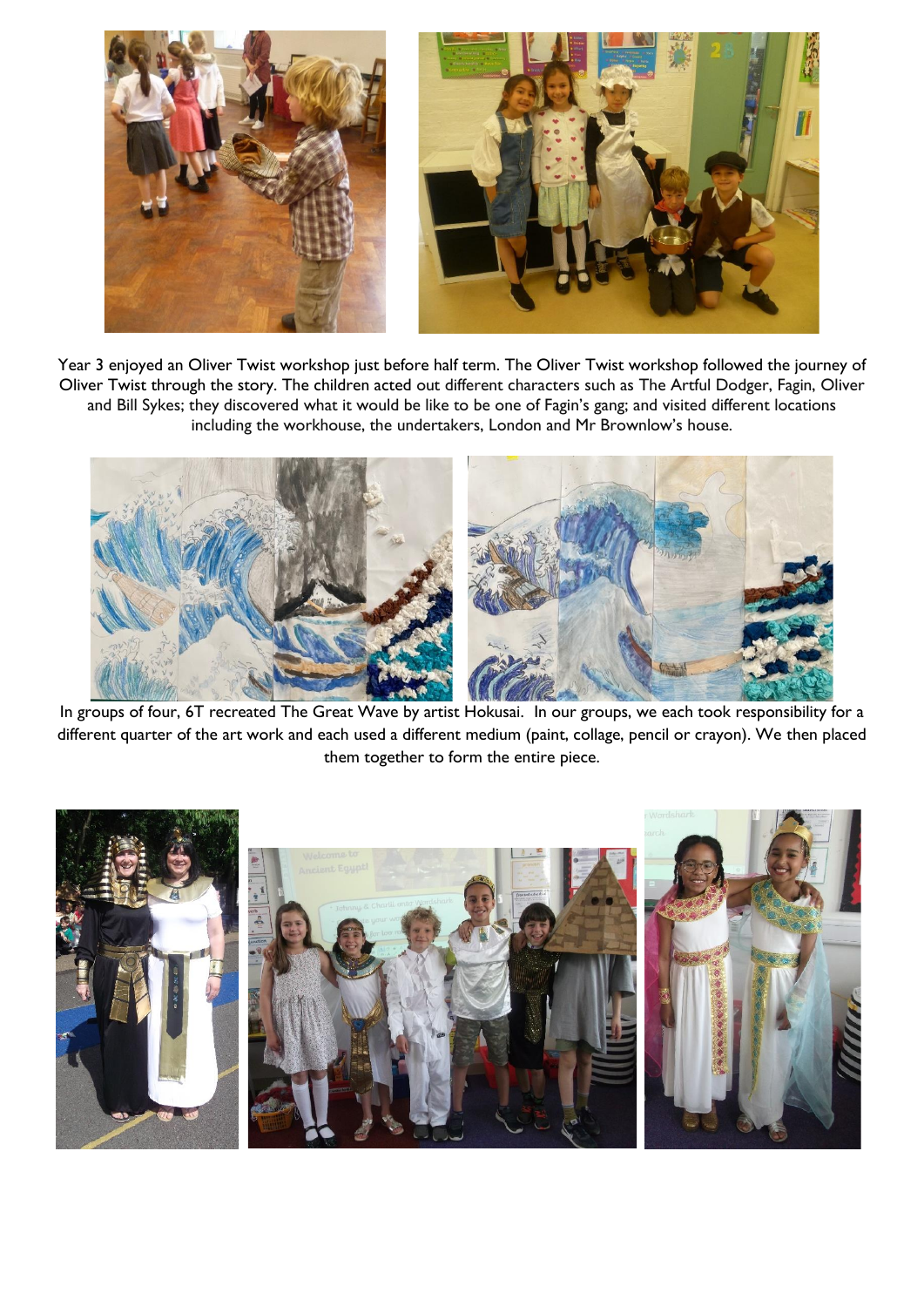

Year 4 has been over-run with Ancient Egyptians, pyramids, a number of Cleopatras and Howard Carter today!

# **Thank you from Great Ormond Street Hospital**

We have received a letter from GOSH thanking us all for raising £4,549.93 for the hospital. They state that this incredible donation will help GOSH to give seriously ill children the chance of a better future. Thank you all for your generosity.

## **Open Door Policy**

Just a reminder that I operate an Open Door Policy. If you would like to discuss anything with me, do drop me an email [headteacher@holytrinity.merton.sch.uk](mailto:headteacher@holytrinity.merton.sch.uk) or catch me on the gate.

## **Parent/Carer Forum – Wednesday 15th June**

Our Parent Forum is on Wednesday 15<sup>th</sup> June, from 7.30-9.00pm, on Zoom <https://us02web.zoom.us/j/82364396496?pwd=VUYrMUtjOGZzZ0JDNkpnQUs2UlRIdz09> Meeting ID: 823 6439 6496 Passcode: 90G6zC

The Governors will host this session which provides an opportunity for parents/carers to give their thoughts about the 3 main areas that were highlighted in the recent Parent Survey:

Diversity and Inclusion **OHomework** Communication – especially with regards to learning and how the school shares information about the curriculum and academic achievement

All parents/carers will have an opportunity to discuss all 3 areas.

We would love for as many parent/carers to join us as possible. Your ideas will help to shape our School Improvement Plan for the next academic year.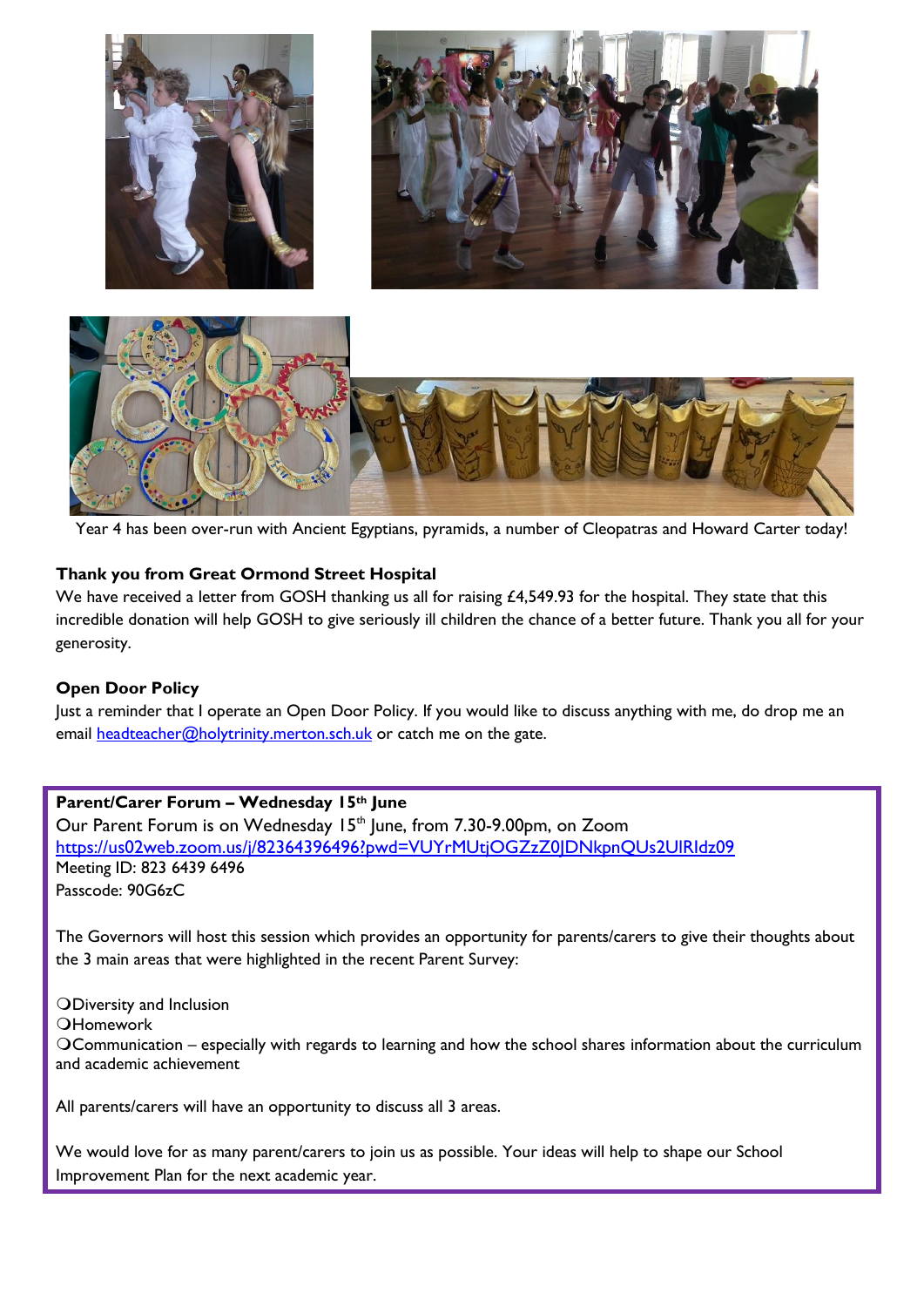# **Online Safety Parent/Carer Workshop – Tuesday 21st June @ School**

There will be an in-person workshop for parents on Tuesday 21st June, from 6.00-7.00pm about how to keep your child safe when they are online. We are delighted that Derek Crabtree, who heads up this area for Merton, will be sharing a presentation on this evening. Please do book this date in your diary.

## **Diversity Think Tank – Friday 24th June @ 2.00pm**

At Holy Trinity we are developing an Anti-Racism Charter. The Junior Leadership Team will be involved in writing this for our school. I would like to invite any parents/carers to the next Diversity Think Tank on Friday 24<sup>th</sup> June @ 2.00pm, at school, to discuss our Anti-Racism Charter in more detail. Every is welcome. If you would like more information, please email me at [headteacher@holytrinity.merton.sch.uk](mailto:headteacher@holytrinity.merton.sch.uk)

#### **Choir Performance at the Summer Fair**

The 2 school choirs and Trinity Singers have all been rehearsing very hard for our performances at the Summer Fair on 2nd July. We will be performing at 1pm. The 2 school choirs will perform their own items before the massed choirs join to perform 2 songs together for the first time in over 2 years which is really exciting! All the children in the choir have been given lyric sheets -please encourage them to practise at home and learn the songs off by heart for the big performance.

## **Book Week Information**

#### **Holy Trinity Goes to the Circus!**

We will be having our Holy Trinity Book Week from the 20<sup>th</sup>- 24<sup>th</sup> June which will be Circus Themed.

#### **Competitions**

#### Best Dressed Characters

On **Friday (24th June),** during our dress up day, we will be selecting the child from each year group who has blown us away with how creatively they have represented a character from a story they have read or linked to our Circus Theme.

#### **Circus Job Descriptions**

During the week, children will be taking part in solving the mystery of 'Whose Job is This?' by answering questions placed around the school.

**Please note:** The Scholastic Book fair will be here before (except for Monday, 20<sup>th</sup> June) and after school for the week commencing the 20<sup>th</sup> June. Please see the attached item for more information on some of the books that will be available.

#### **HOTS Notices**

The **Summer Fair** is just 3 weeks away!

We urgently need volunteers who are **first aid trained** to volunteer to be available on the day. You (hopefully) won't be required to actually do anything... but we need you on site just in case!

If your employer offers **Matched Funding** please email our treasurer Tony at [hotsemail@gmail.com](mailto:hotsemail@gmail.com) to find out how you can claim a donation from your employer towards our fundraising efforts.

If you or your business can offer a great **Raffle Prize** please email [cristina\\_onodi@hotmail.com](mailto:cristina_onodi@hotmail.com) with details - all ideas are very welcome!

Finally, please do put the date in your diary and make sure you have volunteered to help your class reps and made time to come and enjoy the fair with your friends and family! It is sure to be a great day and raise a lot of money for the school. **There will be giant inflatables, an ice cream van, a BBQ, a bar, lots of fun games and much more!** We look forward to seeing you there on **Saturday 2nd July 12-4pm.**

#### **The HOTS committee**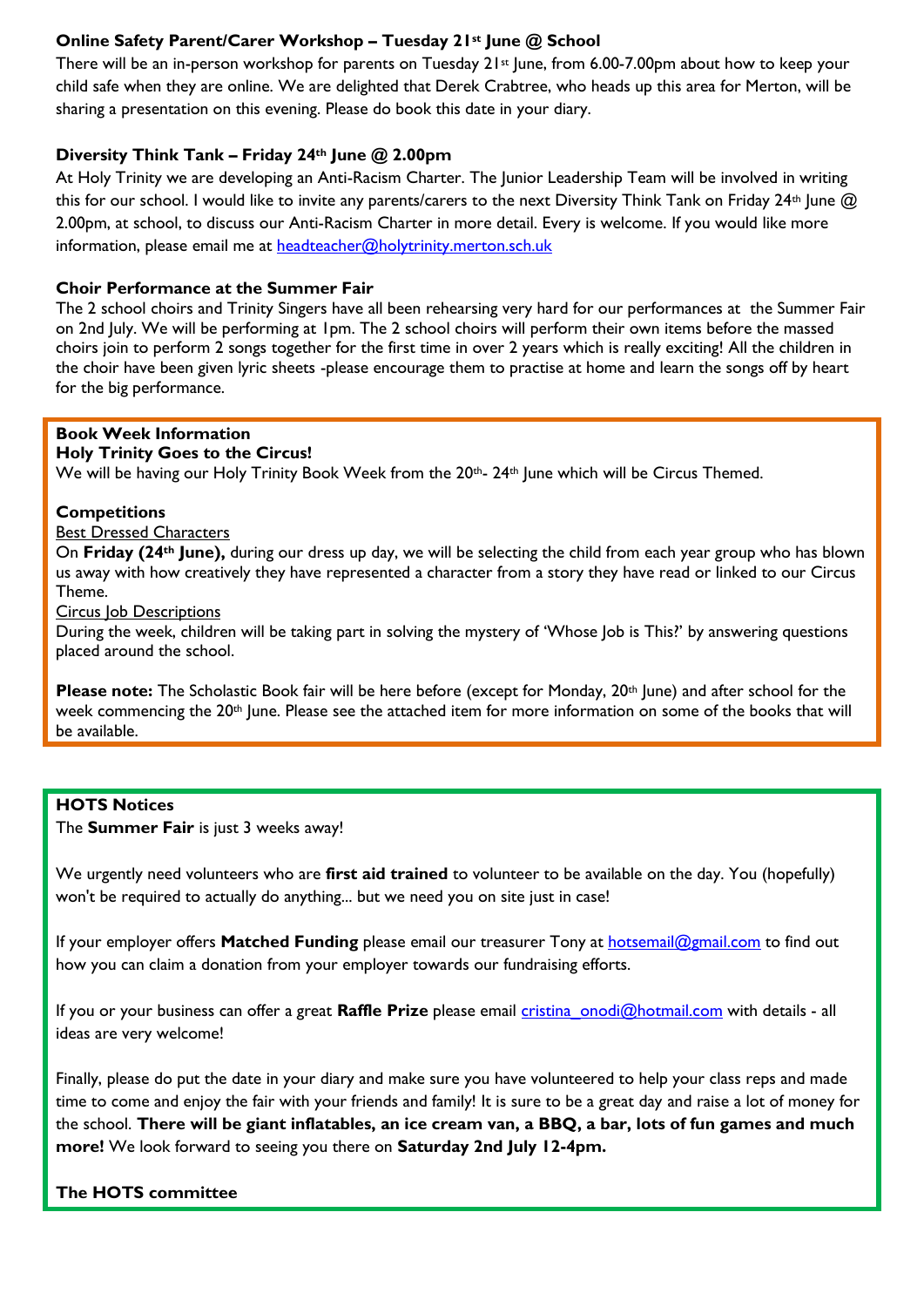# **Food Waste Warriors.**

Food Waste Warriors have produced some resources to reduce the amount of food that is wasted. There are some helpful resources for families in this link.<https://vegpower.org.uk/foodwastewarrior-can-you-pledge-to-waste-less/>

# **Educational Wellbeing Practitioner Service Available**

Is your child sometimes getting anxious or upset when separating from you in the morning or at bedtime? Expressing other anxieties and not getting support elsewhere? Our NHS Wellbeing Support Service offers Parents 6-8 sessions to work through these and other very common childhood anxieties.

Email [InfoMerton@swlstg.nhs.uk](mailto:InfoMerton@swlstg.nhs.uk) or speak to a member of school staff for a one page application and information form.

Is your child struggling with managing their emotions at home some times. losing control or struggling to listen at times? Our NHS Wellbeing Support Service offers Parents 6-8 sessions to work through these and other very common childhood behaviour challenges. Email [InfoMerton@swlstg.nhs.uk](mailto:InfoMerton@swlstg.nhs.uk) or speak to a member of school staff for a one page application and information form.

# **Saint Cecilia's Secondary School Open Days**

If you have a child in primary and would like to attend an open event for Year 7 entry in September 2023, our dates have just been announced:

- Monday 4th July 9am noon
- Thursday 15th September 5 8pm
- Monday 19th September 9am noon
- Monday 10th October 9am noon

These events will be ticketed so we can manage the number of visitors to our school. Tickets will be free and bookable via our Eventbrite page. We will open the bookings in June 2022, when our new prospectus will also be published. Please join our mailing list on our admissions webpage to be sent an alert when these are live.

<https://www.saintcecilias.london/admissions>

## **Girls' Cricket Opportunity**

To encourage girls' participation in cricket, Mitcham CC is delighted to be hosting a girls only Summer School in late July on the historic Mitcham Cricket Green CR4 4LA.

Dynamos is a structured cricket programme for children aged 8-11. It supports young people to develop cricket skills while having fun. It is played with soft ball and light equipment. The young people also get access to a bank of fun online activities via the Dynamos App.

With all the cricket taking place in the Summer term it's a great time to make everyone aware of the opportunities available in their communities so they can carry on playing and developing their interest in the sport.

> To find out more and sign up go to the ECB website https://ecb.clubspark.uk/Dynamos/Course/8e6c0c3e-092a-4ec7-ad5f-e3bb6f07ccff. Places are limited - our main 2022 Dynamos programme was full within a couple of days - so don't delay and miss out.

## **Pop-up COVID Vaccination Clinic – Saturday 18th June**

Parents will be able to book an appointment online and contact details are provided if there are any queries. Information and links below can also be used alongside a social media advert (also attached):

**NHS Hounslow and Richmond Community Healthcare NHS Trust** 

HRCH NHS Trust will be holding a Pop Up Clinic for Covid 19 Vaccinations for 5 to 11 year olds and young people aged over 12 years at **Gorringe Park Primary School** on **Saturday 18th June 2022**

Parents/carers will be able to book an appointment online via the links in the attached poster or by visiting the following link: <https://www.hrch.nhs.uk/cyp-vaccinations>